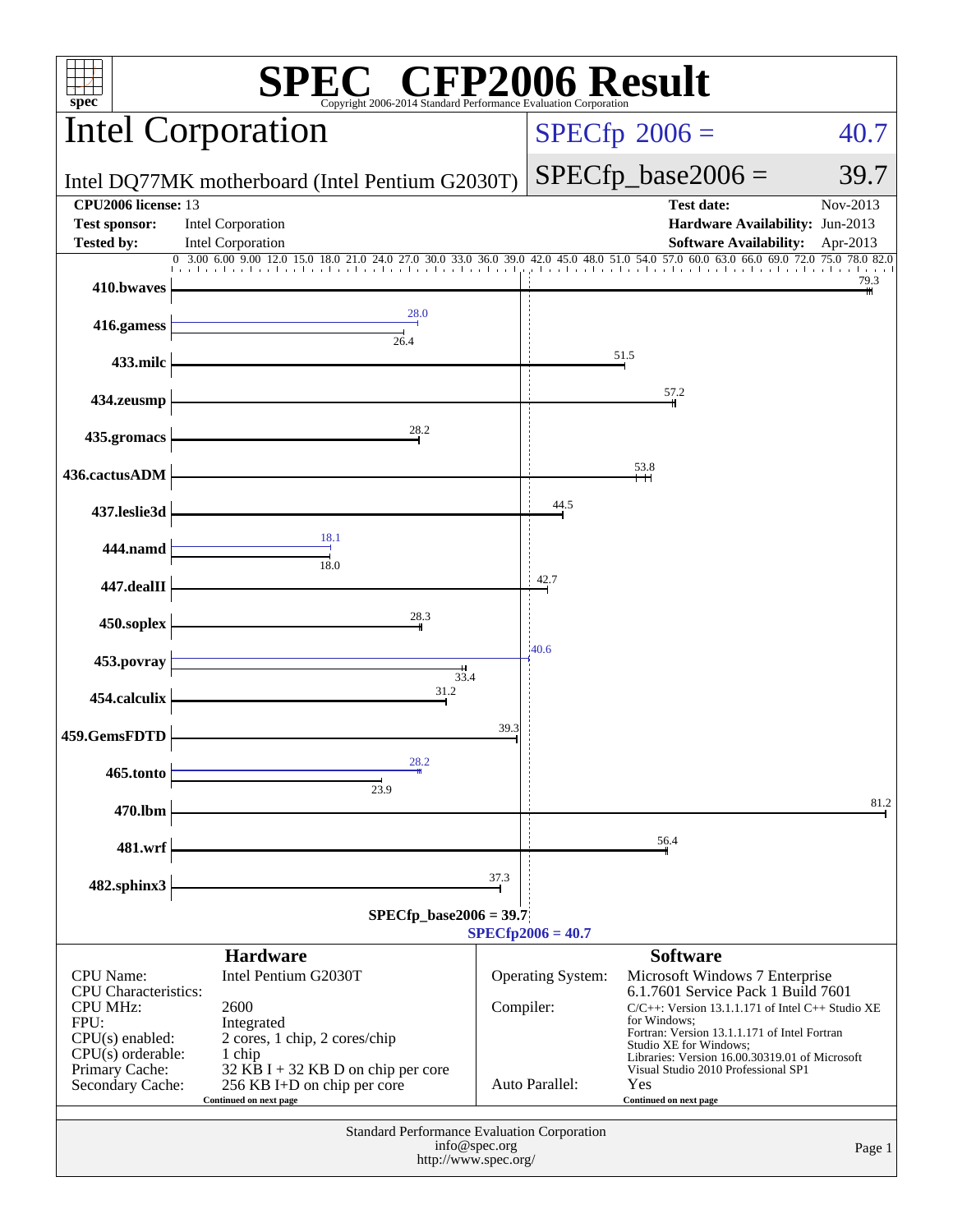Intel Corporation

### $SPECTp2006 = 40.7$

Intel DQ77MK motherboard (Intel Pentium G2030T)

| SPECfp base2006 $=$ | 39.7 |
|---------------------|------|

| <b>CPU2006 license: 13</b>           |                                                                                                                   |                                                                                 | <b>Test date:</b><br>Nov-2013                                     |
|--------------------------------------|-------------------------------------------------------------------------------------------------------------------|---------------------------------------------------------------------------------|-------------------------------------------------------------------|
| <b>Test sponsor:</b>                 | Intel Corporation                                                                                                 |                                                                                 | <b>Hardware Availability: Jun-2013</b>                            |
| <b>Tested by:</b>                    | Intel Corporation                                                                                                 |                                                                                 | <b>Software Availability:</b><br>Apr-2013                         |
| L3 Cache:<br>Other Cache:<br>Memory: | $3 \text{ MB I+D}$ on chip per chip<br>None<br>4 GB (2 x 2 GB 1Rx8 PC3-12800U-11, running at<br>1333 MHz and CL9) | File System:<br><b>System State:</b><br><b>Base Pointers:</b><br>Peak Pointers: | <b>NTFS</b><br>Default<br>$32/64$ -bit<br>$32/64$ -bit            |
| Disk Subsystem:<br>Other Hardware:   | 250 GB Seagate SATA HDD, 7200 RPM<br>None                                                                         | Other Software:                                                                 | SmartHeap Library Version 10.0 from<br>http://www.microquill.com/ |

| <b>Results Table</b> |  |
|----------------------|--|
|----------------------|--|

|                      | <b>Base</b>    |       |                |             |                | <b>Peak</b> |                |              |                |              |                |              |
|----------------------|----------------|-------|----------------|-------------|----------------|-------------|----------------|--------------|----------------|--------------|----------------|--------------|
| <b>Benchmark</b>     | <b>Seconds</b> | Ratio | <b>Seconds</b> | Ratio       | <b>Seconds</b> | Ratio       | <b>Seconds</b> | <b>Ratio</b> | <b>Seconds</b> | <b>Ratio</b> | <b>Seconds</b> | <b>Ratio</b> |
| $ 410$ .bwayes       | 172            | 79.1  | 171            | 79.3        | 171            | 79.6        | 172            | 79.1         | 171            | <b>79.3</b>  | 171            | 79.6         |
| 416.gamess           | 741            | 26.4  | 740            | 26.4        | 740            | 26.4        | 699            | 28.0         | 699            | 28.0         | 699            | 28.0         |
| $ 433 \text{.}$ milc | 178            | 51.5  | 178            | 51.5        | <u>178</u>     | 51.5        | 178            | 51.5         | 178            | 51.5         | 178            | 51.5         |
| 434.zeusmp           | 159            | 57.2  | 159            | 57.3        | 160            | 56.9        | 159            | 57.2         | 159            | 57.3         | 160            | 56.9         |
| $435$ .gromacs       | 253            | 28.2  | 254            | 28.1        | 254            | 28.2        | 253            | 28.2         | 254            | 28.1         | 254            | 28.2         |
| 436.cactusADM        | 222            | 53.8  | 219            | 54.5        | 226            | 52.8        | 222            | 53.8         | 219            | 54.5         | 226            | 52.8         |
| 437.leslie3d         | 211            | 44.5  | 212            | 44.4        | <b>211</b>     | 44.5        | 211            | 44.5         | 212            | 44.4         | <u>211</u>     | 44.5         |
| 444.namd             | 446            | 18.0  | 447            | <b>18.0</b> | 447            | 18.0        | 442            | 18.1         | 442            | 18.1         | 442            | <b>18.1</b>  |
| $447$ .dealII        | 268            | 42.7  | 268            | 42.7        | 268            | 42.7        | 268            | 42.7         | 268            | 42.7         | 268            | 42.7         |
| $450$ .soplex        | 293            | 28.4  | 296            | 28.2        | 294            | 28.3        | 293            | 28.4         | 296            | 28.2         | 294            | 28.3         |
| 453.povray           | 159            | 33.5  | 159            | 33.4        | 161            | 33.0        | 131            | 40.6         | 131            | 40.6         | <u>131</u>     | 40.6         |
| 454.calculix         | 266            | 31.1  | 265            | 31.2        | 264            | 31.2        | 266            | 31.1         | 265            | 31.2         | 264            | 31.2         |
| 459.GemsFDTD         | 270            | 39.3  | 271            | 39.2        | 270            | 39.3        | 270            | 39.3         | 271            | 39.2         | 270            | 39.3         |
| 465.tonto            | 412            | 23.9  | 412            | 23.9        | 412            | 23.9        | 348            | 28.3         | 351            | 28.0         | 348            | 28.2         |
| 470.lbm              | 169            | 81.2  | 170            | 81.1        | 169            | 81.2        | 169            | 81.2         | 170            | 81.1         | <b>169</b>     | 81.2         |
| $ 481$ .wrf          | 199            | 56.2  | 198            | 56.4        | 198            | 56.4        | 199            | 56.2         | 198            | 56.4         | 198            | 56.4         |
| $482$ .sphinx $3$    | 522            | 37.3  | 522            | 37.3        | 521            | 37.4        | 522            | 37.3         | 522            | 37.3         | 521            | 37.4         |

Results appear in the [order in which they were run.](http://www.spec.org/auto/cpu2006/Docs/result-fields.html#RunOrder) Bold underlined text [indicates a median measurement.](http://www.spec.org/auto/cpu2006/Docs/result-fields.html#Median)

#### **[Compiler Invocation Notes](http://www.spec.org/auto/cpu2006/Docs/result-fields.html#CompilerInvocationNotes)**

 To compile these binaries, the Intel Compiler 13.1 was set up to generate 64-bit binaries with the command: "ipsxe-comp-vars.bat intel64 vs2010" (shortcut provided in the Intel(r) Parallel Studio XE 2013 program folder)

#### **[Platform Notes](http://www.spec.org/auto/cpu2006/Docs/result-fields.html#PlatformNotes)**

 Sysinfo program C:\SPEC13.1/Docs/sysinfo \$Rev: 6775 \$ \$Date:: 2011-08-16 #\$ \8787f7622badcf24e01c368b1db4377c running on Clt7054D218890C Mon Nov 18 13:32:47 2013

 This section contains SUT (System Under Test) info as seen by some common utilities. To remove or add to this section, see: Continued on next page

> Standard Performance Evaluation Corporation [info@spec.org](mailto:info@spec.org) <http://www.spec.org/>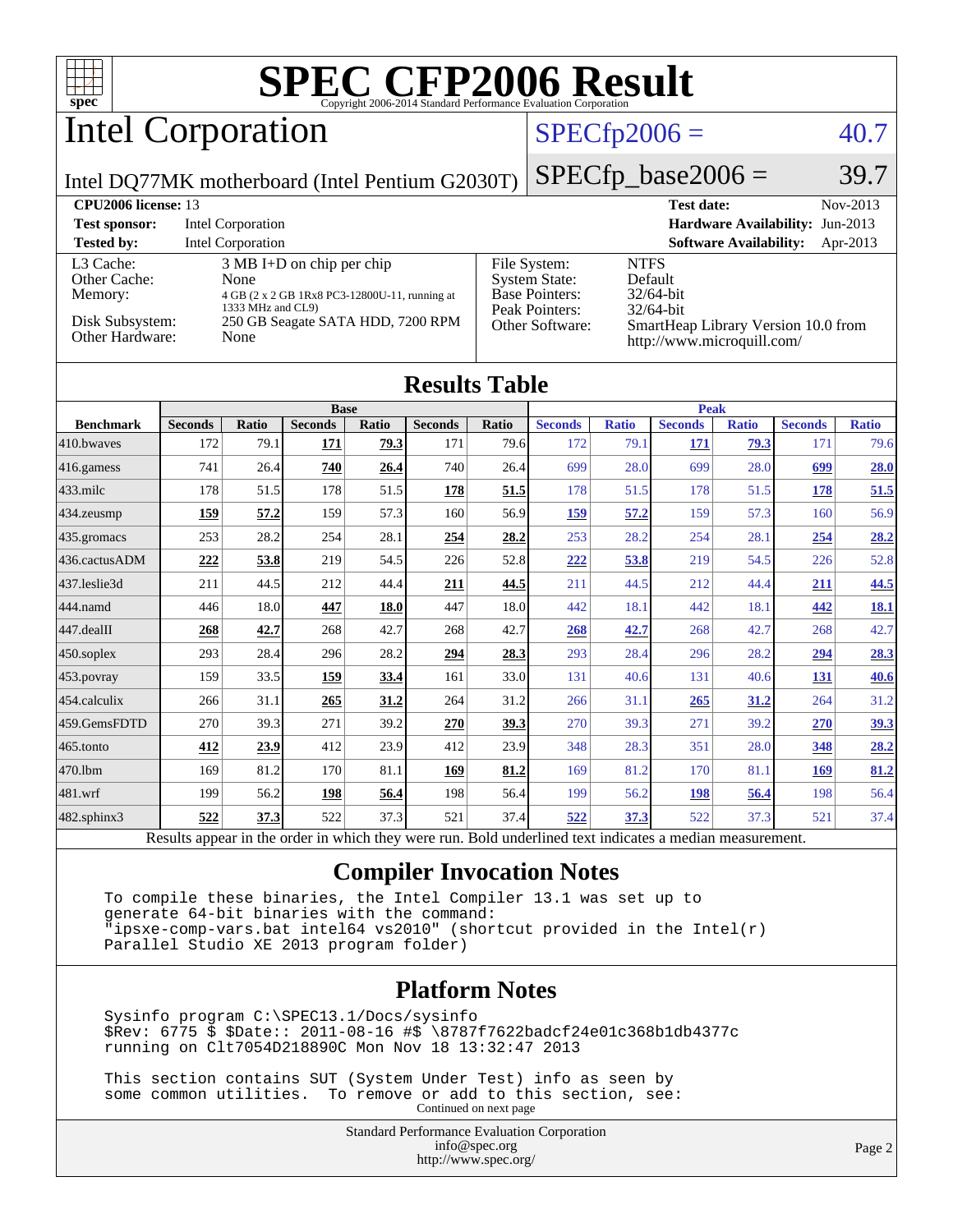

Intel Corporation

 $SPECTp2006 = 40.7$ 

Intel DQ77MK motherboard (Intel Pentium G2030T)

**[Test sponsor:](http://www.spec.org/auto/cpu2006/Docs/result-fields.html#Testsponsor)** Intel Corporation **[Hardware Availability:](http://www.spec.org/auto/cpu2006/Docs/result-fields.html#HardwareAvailability)** Jun-2013 **[Tested by:](http://www.spec.org/auto/cpu2006/Docs/result-fields.html#Testedby)** Intel Corporation **[Software Availability:](http://www.spec.org/auto/cpu2006/Docs/result-fields.html#SoftwareAvailability)** Apr-2013

**[CPU2006 license:](http://www.spec.org/auto/cpu2006/Docs/result-fields.html#CPU2006license)** 13 **[Test date:](http://www.spec.org/auto/cpu2006/Docs/result-fields.html#Testdate)** Nov-2013

 $SPECTp\_base2006 = 39.7$ 

#### **[Platform Notes \(Continued\)](http://www.spec.org/auto/cpu2006/Docs/result-fields.html#PlatformNotes)**

<http://www.spec.org/cpu2006/Docs/config.html#sysinfo>

 Trying 'systeminfo' OS Name : Microsoft Windows 7 Enterprise<br>OS Version : 6.1.7601 Service Pack 1 Build : 6.1.7601 Service Pack 1 Build 7601 System Manufacturer: INTEL\_ System Model : DQ77MK Processor(s) : 1 Processor(s) Installed. [01]: Intel64 Family 6 Model 58 Stepping 9 GenuineIntel ~2600 Mhz BIOS Version : Intel Corp. MKQ7710H.86A.0054.2012.1120.1444, 11/20/2012 Total Physical Memory: 3,912 MB Trying 'wmic cpu get /value' DeviceID : CPU<br>L2CacheSize : 512 L2CacheSize : 512<br>L3CacheSize : 3072 L3CacheSize MaxClockSpeed : 2600 Name : Intel(R) Pentium(R) CPU G2030T @ 2.60GHz NumberOfCores : 2 NumberOfLogicalProcessors: 2

 (End of data from sysinfo program) BIOS: SATA mode set to RAID Windows Disk Driver: Intel Rapid Storage Technology 12.5.0.1066 Windows Chipset Driver: Intel Chipset Driver 9.4.0.1027

#### **[Component Notes](http://www.spec.org/auto/cpu2006/Docs/result-fields.html#ComponentNotes)**

 Tested systems can be used with Shin-G ATX case, PC Power and Cooling 1200W power supply Micron MT8JTF25664AZ-1G6 Series Memory DIMMs

#### **[General Notes](http://www.spec.org/auto/cpu2006/Docs/result-fields.html#GeneralNotes)**

 OMP\_NUM\_THREADS set to number of processors cores KMP\_AFFINITY set to granularity=fine,scatter Binaries compiled on a system with 1x Intel Core i7-860 CPU + 8GB memory using Windows 7 Enterprise 64-bit

## **[Base Compiler Invocation](http://www.spec.org/auto/cpu2006/Docs/result-fields.html#BaseCompilerInvocation)**

[C benchmarks](http://www.spec.org/auto/cpu2006/Docs/result-fields.html#Cbenchmarks): [icl -Qvc10](http://www.spec.org/cpu2006/results/res2014q3/cpu2006-20140701-30157.flags.html#user_CCbase_intel_icc_vc10_9607f3ecbcdf68042245f068e51b40c1) [-Qstd=c99](http://www.spec.org/cpu2006/results/res2014q3/cpu2006-20140701-30157.flags.html#user_CCbase_intel_compiler_c99_mode_1a3d110e3041b3ad4466830521bdad2a)

[C++ benchmarks:](http://www.spec.org/auto/cpu2006/Docs/result-fields.html#CXXbenchmarks) [icl -Qvc10](http://www.spec.org/cpu2006/results/res2014q3/cpu2006-20140701-30157.flags.html#user_CXXbase_intel_icc_vc10_9607f3ecbcdf68042245f068e51b40c1)

Continued on next page

Standard Performance Evaluation Corporation [info@spec.org](mailto:info@spec.org) <http://www.spec.org/>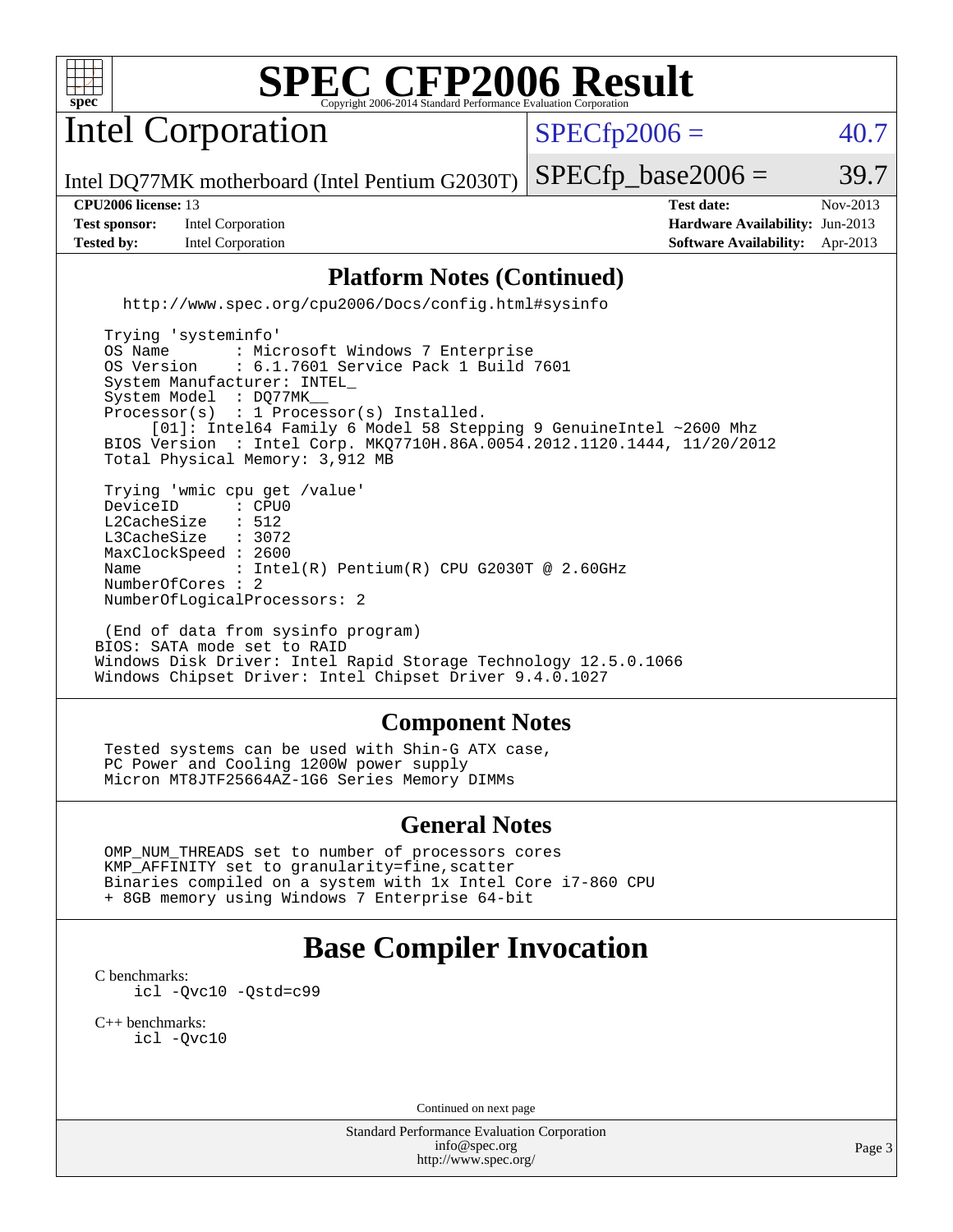

Intel Corporation

 $SPECTp2006 = 40.7$ 

Intel DQ77MK motherboard (Intel Pentium G2030T)

 $SPECTp\_base2006 = 39.7$ 

**[Test sponsor:](http://www.spec.org/auto/cpu2006/Docs/result-fields.html#Testsponsor)** Intel Corporation **[Hardware Availability:](http://www.spec.org/auto/cpu2006/Docs/result-fields.html#HardwareAvailability)** Jun-2013 **[Tested by:](http://www.spec.org/auto/cpu2006/Docs/result-fields.html#Testedby)** Intel Corporation **[Software Availability:](http://www.spec.org/auto/cpu2006/Docs/result-fields.html#SoftwareAvailability)** Apr-2013

**[CPU2006 license:](http://www.spec.org/auto/cpu2006/Docs/result-fields.html#CPU2006license)** 13 **[Test date:](http://www.spec.org/auto/cpu2006/Docs/result-fields.html#Testdate)** Nov-2013

# **[Base Compiler Invocation \(Continued\)](http://www.spec.org/auto/cpu2006/Docs/result-fields.html#BaseCompilerInvocation)**

[Fortran benchmarks](http://www.spec.org/auto/cpu2006/Docs/result-fields.html#Fortranbenchmarks): [ifort](http://www.spec.org/cpu2006/results/res2014q3/cpu2006-20140701-30157.flags.html#user_FCbase_intel_ifort_8a5e5e06b19a251bdeaf8fdab5d62f20)

[Benchmarks using both Fortran and C](http://www.spec.org/auto/cpu2006/Docs/result-fields.html#BenchmarksusingbothFortranandC): [icl -Qvc10](http://www.spec.org/cpu2006/results/res2014q3/cpu2006-20140701-30157.flags.html#user_CC_FCbase_intel_icc_vc10_9607f3ecbcdf68042245f068e51b40c1) [-Qstd=c99](http://www.spec.org/cpu2006/results/res2014q3/cpu2006-20140701-30157.flags.html#user_CC_FCbase_intel_compiler_c99_mode_1a3d110e3041b3ad4466830521bdad2a) [ifort](http://www.spec.org/cpu2006/results/res2014q3/cpu2006-20140701-30157.flags.html#user_CC_FCbase_intel_ifort_8a5e5e06b19a251bdeaf8fdab5d62f20)

## **[Base Portability Flags](http://www.spec.org/auto/cpu2006/Docs/result-fields.html#BasePortabilityFlags)**

| 410.bwaves: -DSPEC CPU P64   |                                                                          |
|------------------------------|--------------------------------------------------------------------------|
| 416.gamess: -DSPEC CPU P64   |                                                                          |
| 433.milc: -DSPEC CPU P64     |                                                                          |
| 434.zeusmp: -DSPEC_CPU_P64   |                                                                          |
| 435.gromacs: -DSPEC_CPU_P64  |                                                                          |
|                              | 436.cactusADM: -DSPEC CPU P64 -names: lowercase /assume: underscore      |
| 437.leslie3d: -DSPEC CPU P64 |                                                                          |
| 444.namd: -DSPEC CPU P64 /TP |                                                                          |
|                              | 447.dealII: -DSPEC_CPU_P64 -DDEAL_II_MEMBER_VAR_SPECIALIZATION_BUG       |
|                              | -Ooption, cpp, --ms incompat treatment of commas in macros               |
| 450.soplex: -DSPEC_CPU_P64   |                                                                          |
|                              | 453.povray: -DSPEC_CPU_P64 -DSPEC_CPU_NEED_INVHYP -DNEED_INVHYP          |
|                              | 454.calculix: - DSPEC CPU P64 - DSPEC CPU NOZMODIFIER - names: lowercase |
| 459.GemsFDTD: -DSPEC CPU P64 |                                                                          |
| 465.tonto: -DSPEC CPU P64    |                                                                          |
| 470.1bm: -DSPEC CPU P64      |                                                                          |
|                              | 481.wrf: - DSPEC CPU P64 - DSPEC CPU WINDOWS ICL                         |
| 482.sphinx3: -DSPEC CPU P64  |                                                                          |

### **[Base Optimization Flags](http://www.spec.org/auto/cpu2006/Docs/result-fields.html#BaseOptimizationFlags)**

[C benchmarks](http://www.spec.org/auto/cpu2006/Docs/result-fields.html#Cbenchmarks):

[-QxSSE4.2](http://www.spec.org/cpu2006/results/res2014q3/cpu2006-20140701-30157.flags.html#user_CCbase_f-QxSSE42_372695bbe211719895df0310b324a1ca) [-Qipo](http://www.spec.org/cpu2006/results/res2014q3/cpu2006-20140701-30157.flags.html#user_CCbase_f-Qipo) [-O3](http://www.spec.org/cpu2006/results/res2014q3/cpu2006-20140701-30157.flags.html#user_CCbase_f-O3) [-Qprec-div-](http://www.spec.org/cpu2006/results/res2014q3/cpu2006-20140701-30157.flags.html#user_CCbase_f-Qprec-div-) [-Qparallel](http://www.spec.org/cpu2006/results/res2014q3/cpu2006-20140701-30157.flags.html#user_CCbase_f-Qparallel) [-Qansi-alias](http://www.spec.org/cpu2006/results/res2014q3/cpu2006-20140701-30157.flags.html#user_CCbase_f-Qansi-alias) [-Qopt-prefetch](http://www.spec.org/cpu2006/results/res2014q3/cpu2006-20140701-30157.flags.html#user_CCbase_f-Qprefetch_37c211608666b9dff9380561f602f0a8) [-Qauto-ilp32](http://www.spec.org/cpu2006/results/res2014q3/cpu2006-20140701-30157.flags.html#user_CCbase_f-Qauto-ilp32) [/F1000000000](http://www.spec.org/cpu2006/results/res2014q3/cpu2006-20140701-30157.flags.html#user_CCbase_set_stack_space_25d7749c1988d91b7f93afbc0ec53727)

[C++ benchmarks:](http://www.spec.org/auto/cpu2006/Docs/result-fields.html#CXXbenchmarks)

[-QxSSE4.2](http://www.spec.org/cpu2006/results/res2014q3/cpu2006-20140701-30157.flags.html#user_CXXbase_f-QxSSE42_372695bbe211719895df0310b324a1ca) [-Qipo](http://www.spec.org/cpu2006/results/res2014q3/cpu2006-20140701-30157.flags.html#user_CXXbase_f-Qipo) [-O3](http://www.spec.org/cpu2006/results/res2014q3/cpu2006-20140701-30157.flags.html#user_CXXbase_f-O3) [-Qprec-div-](http://www.spec.org/cpu2006/results/res2014q3/cpu2006-20140701-30157.flags.html#user_CXXbase_f-Qprec-div-) [-Qparallel](http://www.spec.org/cpu2006/results/res2014q3/cpu2006-20140701-30157.flags.html#user_CXXbase_f-Qparallel) [-Qansi-alias](http://www.spec.org/cpu2006/results/res2014q3/cpu2006-20140701-30157.flags.html#user_CXXbase_f-Qansi-alias) [-Qopt-prefetch](http://www.spec.org/cpu2006/results/res2014q3/cpu2006-20140701-30157.flags.html#user_CXXbase_f-Qprefetch_37c211608666b9dff9380561f602f0a8) [-Qcxx-features](http://www.spec.org/cpu2006/results/res2014q3/cpu2006-20140701-30157.flags.html#user_CXXbase_f-Qcxx_features_dbf36c8a6dba956e22f1645e4dcd4d98) [-Qauto-ilp32](http://www.spec.org/cpu2006/results/res2014q3/cpu2006-20140701-30157.flags.html#user_CXXbase_f-Qauto-ilp32) [/F1000000000](http://www.spec.org/cpu2006/results/res2014q3/cpu2006-20140701-30157.flags.html#user_CXXbase_set_stack_space_25d7749c1988d91b7f93afbc0ec53727) [shlW64M.lib](http://www.spec.org/cpu2006/results/res2014q3/cpu2006-20140701-30157.flags.html#user_CXXbase_SmartHeap64_c4f7f76711bdf8c0633a5c1edf6e5396)  [-link /FORCE:MULTIPLE](http://www.spec.org/cpu2006/results/res2014q3/cpu2006-20140701-30157.flags.html#user_CXXbase_link_force_multiple2_070fe330869edf77077b841074b8b0b6)

[Fortran benchmarks](http://www.spec.org/auto/cpu2006/Docs/result-fields.html#Fortranbenchmarks):

[-QxSSE4.2](http://www.spec.org/cpu2006/results/res2014q3/cpu2006-20140701-30157.flags.html#user_FCbase_f-QxSSE42_372695bbe211719895df0310b324a1ca) [-Qipo](http://www.spec.org/cpu2006/results/res2014q3/cpu2006-20140701-30157.flags.html#user_FCbase_f-Qipo) [-O3](http://www.spec.org/cpu2006/results/res2014q3/cpu2006-20140701-30157.flags.html#user_FCbase_f-O3) [-Qprec-div-](http://www.spec.org/cpu2006/results/res2014q3/cpu2006-20140701-30157.flags.html#user_FCbase_f-Qprec-div-) [-Qparallel](http://www.spec.org/cpu2006/results/res2014q3/cpu2006-20140701-30157.flags.html#user_FCbase_f-Qparallel) [-Qansi-alias](http://www.spec.org/cpu2006/results/res2014q3/cpu2006-20140701-30157.flags.html#user_FCbase_f-Qansi-alias) [-Qopt-prefetch](http://www.spec.org/cpu2006/results/res2014q3/cpu2006-20140701-30157.flags.html#user_FCbase_f-Qprefetch_37c211608666b9dff9380561f602f0a8) [/F1000000000](http://www.spec.org/cpu2006/results/res2014q3/cpu2006-20140701-30157.flags.html#user_FCbase_set_stack_space_25d7749c1988d91b7f93afbc0ec53727)

[Benchmarks using both Fortran and C](http://www.spec.org/auto/cpu2006/Docs/result-fields.html#BenchmarksusingbothFortranandC):

```
-QxSSE4.2 -Qipo -O3 -Qprec-div- -Qparallel -Qansi-alias
-Qopt-prefetch -Qauto-ilp32 /F1000000000
```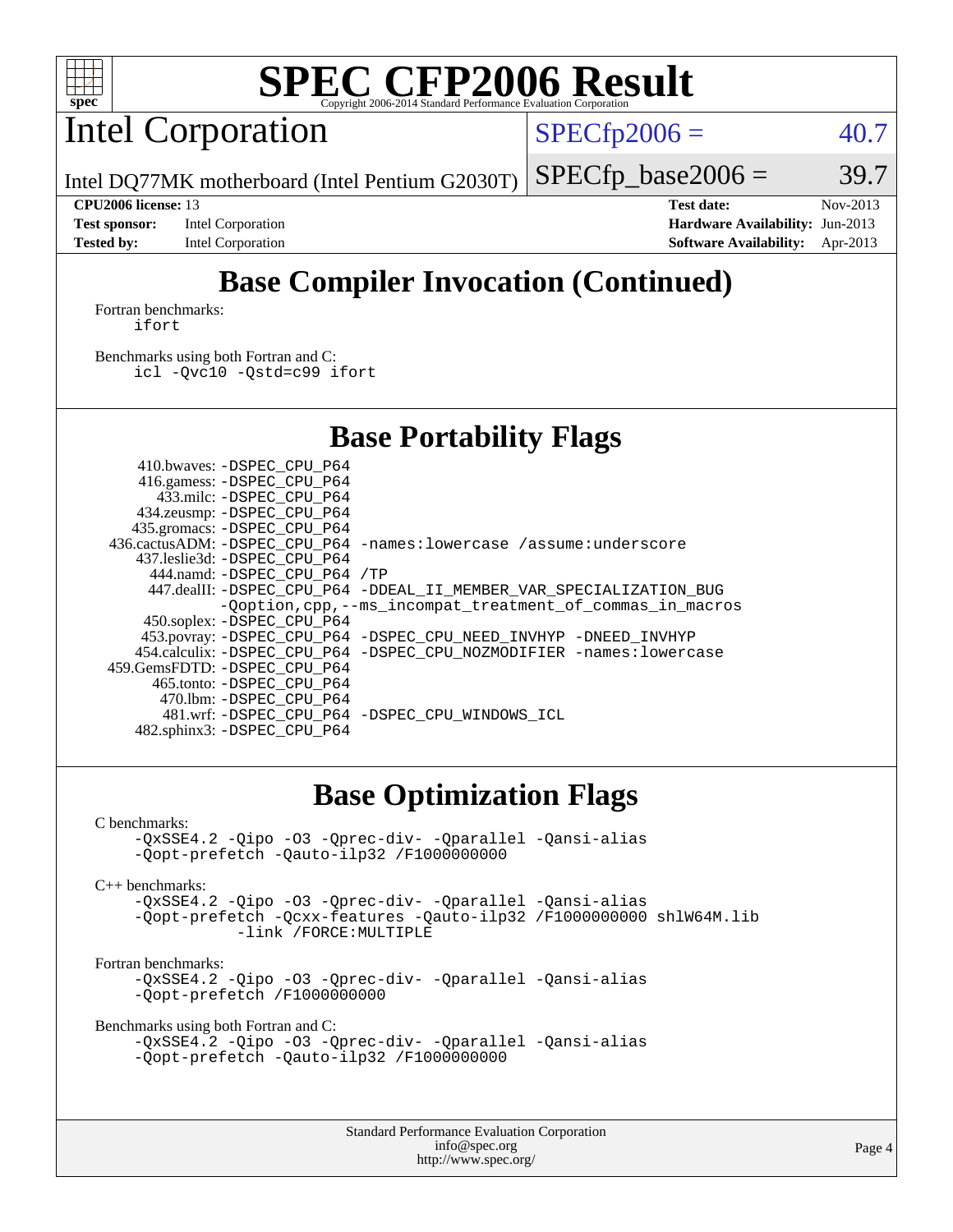

# Intel Corporation

 $SPECfp2006 = 40.7$  $SPECfp2006 = 40.7$ 

Intel DQ77MK motherboard (Intel Pentium G2030T)

**[Test sponsor:](http://www.spec.org/auto/cpu2006/Docs/result-fields.html#Testsponsor)** Intel Corporation **[Hardware Availability:](http://www.spec.org/auto/cpu2006/Docs/result-fields.html#HardwareAvailability)** Jun-2013

**[CPU2006 license:](http://www.spec.org/auto/cpu2006/Docs/result-fields.html#CPU2006license)** 13 **[Test date:](http://www.spec.org/auto/cpu2006/Docs/result-fields.html#Testdate)** Nov-2013 **[Tested by:](http://www.spec.org/auto/cpu2006/Docs/result-fields.html#Testedby)** Intel Corporation **[Software Availability:](http://www.spec.org/auto/cpu2006/Docs/result-fields.html#SoftwareAvailability)** Apr-2013

 $SPECTp\_base2006 = 39.7$ 

## **[Peak Compiler Invocation](http://www.spec.org/auto/cpu2006/Docs/result-fields.html#PeakCompilerInvocation)**

[C benchmarks](http://www.spec.org/auto/cpu2006/Docs/result-fields.html#Cbenchmarks): [icl -Qvc10](http://www.spec.org/cpu2006/results/res2014q3/cpu2006-20140701-30157.flags.html#user_CCpeak_intel_icc_vc10_9607f3ecbcdf68042245f068e51b40c1) [-Qstd=c99](http://www.spec.org/cpu2006/results/res2014q3/cpu2006-20140701-30157.flags.html#user_CCpeak_intel_compiler_c99_mode_1a3d110e3041b3ad4466830521bdad2a)

[C++ benchmarks:](http://www.spec.org/auto/cpu2006/Docs/result-fields.html#CXXbenchmarks) [icl -Qvc10](http://www.spec.org/cpu2006/results/res2014q3/cpu2006-20140701-30157.flags.html#user_CXXpeak_intel_icc_vc10_9607f3ecbcdf68042245f068e51b40c1)

[Fortran benchmarks](http://www.spec.org/auto/cpu2006/Docs/result-fields.html#Fortranbenchmarks): [ifort](http://www.spec.org/cpu2006/results/res2014q3/cpu2006-20140701-30157.flags.html#user_FCpeak_intel_ifort_8a5e5e06b19a251bdeaf8fdab5d62f20)

[Benchmarks using both Fortran and C](http://www.spec.org/auto/cpu2006/Docs/result-fields.html#BenchmarksusingbothFortranandC): [icl -Qvc10](http://www.spec.org/cpu2006/results/res2014q3/cpu2006-20140701-30157.flags.html#user_CC_FCpeak_intel_icc_vc10_9607f3ecbcdf68042245f068e51b40c1) [-Qstd=c99](http://www.spec.org/cpu2006/results/res2014q3/cpu2006-20140701-30157.flags.html#user_CC_FCpeak_intel_compiler_c99_mode_1a3d110e3041b3ad4466830521bdad2a) [ifort](http://www.spec.org/cpu2006/results/res2014q3/cpu2006-20140701-30157.flags.html#user_CC_FCpeak_intel_ifort_8a5e5e06b19a251bdeaf8fdab5d62f20)

### **[Peak Portability Flags](http://www.spec.org/auto/cpu2006/Docs/result-fields.html#PeakPortabilityFlags)**

Same as Base Portability Flags

## **[Peak Optimization Flags](http://www.spec.org/auto/cpu2006/Docs/result-fields.html#PeakOptimizationFlags)**

[C benchmarks](http://www.spec.org/auto/cpu2006/Docs/result-fields.html#Cbenchmarks):

 433.milc: basepeak = yes  $470.1$ bm: basepeak = yes  $482$ .sphinx3: basepeak = yes

#### [C++ benchmarks:](http://www.spec.org/auto/cpu2006/Docs/result-fields.html#CXXbenchmarks)

 444.namd: [-QxSSE4.2](http://www.spec.org/cpu2006/results/res2014q3/cpu2006-20140701-30157.flags.html#user_peakPASS2_CXXFLAGSPASS2_LDFLAGS444_namd_f-QxSSE42_372695bbe211719895df0310b324a1ca)(pass 2) [-Qprof\\_gen](http://www.spec.org/cpu2006/results/res2014q3/cpu2006-20140701-30157.flags.html#user_peakPASS1_CXXFLAGSPASS1_LDFLAGS444_namd_Qprof_gen)(pass 1) [-Qprof\\_use](http://www.spec.org/cpu2006/results/res2014q3/cpu2006-20140701-30157.flags.html#user_peakPASS2_CXXFLAGSPASS2_LDFLAGS444_namd_Qprof_use)(pass 2) [-Qipo](http://www.spec.org/cpu2006/results/res2014q3/cpu2006-20140701-30157.flags.html#user_peakOPTIMIZE444_namd_f-Qipo) [-O3](http://www.spec.org/cpu2006/results/res2014q3/cpu2006-20140701-30157.flags.html#user_peakOPTIMIZE444_namd_f-O3) [-Qprec-div-](http://www.spec.org/cpu2006/results/res2014q3/cpu2006-20140701-30157.flags.html#user_peakOPTIMIZE444_namd_f-Qprec-div-) [-Oa](http://www.spec.org/cpu2006/results/res2014q3/cpu2006-20140701-30157.flags.html#user_peakOPTIMIZE444_namd_f-Oa) [-Qauto-ilp32](http://www.spec.org/cpu2006/results/res2014q3/cpu2006-20140701-30157.flags.html#user_peakCXXOPTIMIZE444_namd_f-Qauto-ilp32) [/F1000000000](http://www.spec.org/cpu2006/results/res2014q3/cpu2006-20140701-30157.flags.html#user_peakEXTRA_LDFLAGS444_namd_set_stack_space_25d7749c1988d91b7f93afbc0ec53727) -link /FORCE: MULTIPLE

447.dealII: basepeak = yes

 $450$ .soplex: basepeak = yes

 453.povray: [-QxSSE4.2](http://www.spec.org/cpu2006/results/res2014q3/cpu2006-20140701-30157.flags.html#user_peakPASS2_CXXFLAGSPASS2_LDFLAGS453_povray_f-QxSSE42_372695bbe211719895df0310b324a1ca)(pass 2) [-Qprof\\_gen](http://www.spec.org/cpu2006/results/res2014q3/cpu2006-20140701-30157.flags.html#user_peakPASS1_CXXFLAGSPASS1_LDFLAGS453_povray_Qprof_gen)(pass 1) [-Qprof\\_use](http://www.spec.org/cpu2006/results/res2014q3/cpu2006-20140701-30157.flags.html#user_peakPASS2_CXXFLAGSPASS2_LDFLAGS453_povray_Qprof_use)(pass 2) [-Qipo](http://www.spec.org/cpu2006/results/res2014q3/cpu2006-20140701-30157.flags.html#user_peakOPTIMIZE453_povray_f-Qipo) [-O3](http://www.spec.org/cpu2006/results/res2014q3/cpu2006-20140701-30157.flags.html#user_peakOPTIMIZE453_povray_f-O3) [-Qprec-div-](http://www.spec.org/cpu2006/results/res2014q3/cpu2006-20140701-30157.flags.html#user_peakOPTIMIZE453_povray_f-Qprec-div-) [-Qunroll4](http://www.spec.org/cpu2006/results/res2014q3/cpu2006-20140701-30157.flags.html#user_peakOPTIMIZE453_povray_f-Qunroll_013b1c0ea3aa84ef2c65e488bcc3d968) [-Qansi-alias](http://www.spec.org/cpu2006/results/res2014q3/cpu2006-20140701-30157.flags.html#user_peakOPTIMIZE453_povray_f-Qansi-alias) [-Qauto-ilp32](http://www.spec.org/cpu2006/results/res2014q3/cpu2006-20140701-30157.flags.html#user_peakCXXOPTIMIZE453_povray_f-Qauto-ilp32) [/F1000000000](http://www.spec.org/cpu2006/results/res2014q3/cpu2006-20140701-30157.flags.html#user_peakEXTRA_LDFLAGS453_povray_set_stack_space_25d7749c1988d91b7f93afbc0ec53727) [shlW64M.lib](http://www.spec.org/cpu2006/results/res2014q3/cpu2006-20140701-30157.flags.html#user_peakEXTRA_LIBS453_povray_SmartHeap64_c4f7f76711bdf8c0633a5c1edf6e5396)

[Fortran benchmarks](http://www.spec.org/auto/cpu2006/Docs/result-fields.html#Fortranbenchmarks):

 $410.bwaves: basepeak = yes$  416.gamess: [-QxSSE4.2](http://www.spec.org/cpu2006/results/res2014q3/cpu2006-20140701-30157.flags.html#user_peakPASS2_FFLAGSPASS2_LDFLAGS416_gamess_f-QxSSE42_372695bbe211719895df0310b324a1ca)(pass 2) [-Qprof\\_gen](http://www.spec.org/cpu2006/results/res2014q3/cpu2006-20140701-30157.flags.html#user_peakPASS1_FFLAGSPASS1_LDFLAGS416_gamess_Qprof_gen)(pass 1) [-Qprof\\_use](http://www.spec.org/cpu2006/results/res2014q3/cpu2006-20140701-30157.flags.html#user_peakPASS2_FFLAGSPASS2_LDFLAGS416_gamess_Qprof_use)(pass 2) [-Qipo](http://www.spec.org/cpu2006/results/res2014q3/cpu2006-20140701-30157.flags.html#user_peakOPTIMIZE416_gamess_f-Qipo) [-O3](http://www.spec.org/cpu2006/results/res2014q3/cpu2006-20140701-30157.flags.html#user_peakOPTIMIZE416_gamess_f-O3) [-Qprec-div-](http://www.spec.org/cpu2006/results/res2014q3/cpu2006-20140701-30157.flags.html#user_peakOPTIMIZE416_gamess_f-Qprec-div-) [-Qunroll2](http://www.spec.org/cpu2006/results/res2014q3/cpu2006-20140701-30157.flags.html#user_peakOPTIMIZE416_gamess_f-Qunroll_1d9456aa650e77fc2a0cf43cef3fa08c) [-Ob0](http://www.spec.org/cpu2006/results/res2014q3/cpu2006-20140701-30157.flags.html#user_peakOPTIMIZE416_gamess_f-Ob_n_fbe6f6428adb7d4b74b1e99bb2444c2d) [-Qansi-alias](http://www.spec.org/cpu2006/results/res2014q3/cpu2006-20140701-30157.flags.html#user_peakOPTIMIZE416_gamess_f-Qansi-alias) [-Qscalar-rep-](http://www.spec.org/cpu2006/results/res2014q3/cpu2006-20140701-30157.flags.html#user_peakOPTIMIZE416_gamess_f-Qscalar-rep_02cb9e11a5340d80ab3062d84e5dfb2e) [/F1000000000](http://www.spec.org/cpu2006/results/res2014q3/cpu2006-20140701-30157.flags.html#user_peakEXTRA_LDFLAGS416_gamess_set_stack_space_25d7749c1988d91b7f93afbc0ec53727) Continued on next page

> Standard Performance Evaluation Corporation [info@spec.org](mailto:info@spec.org) <http://www.spec.org/>